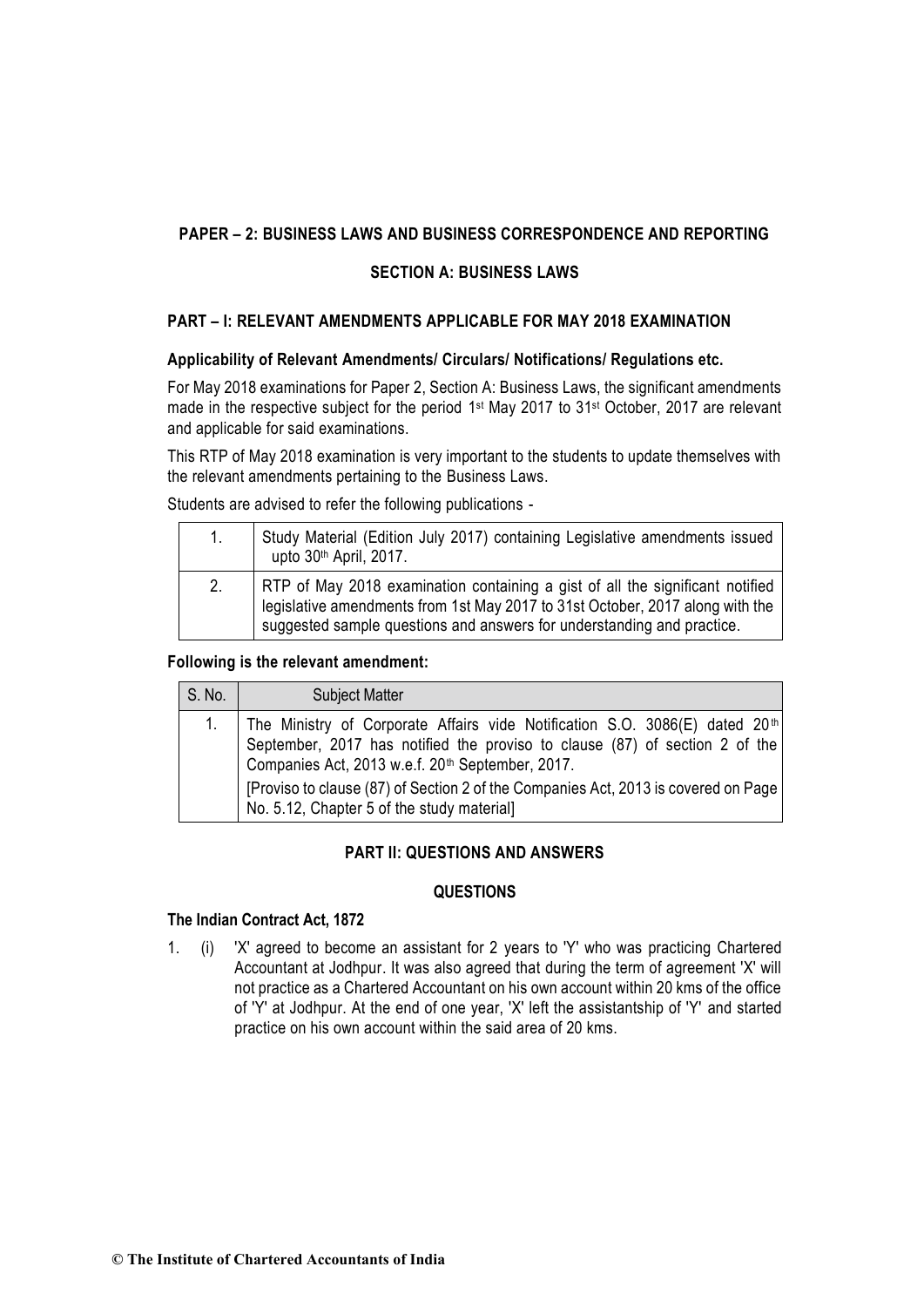Referring to the provisions of the Indian Contract Act, 1872, decide whether 'X' could be restrained from doing so?

- (ii) A stranger to a contract cannot sue, however in some cases even a stranger to contract may enforce a claim. Explain.
- 2. (i) PM Ltd., contracts with Gupta Traders to make and deliver certain machinery to them by 30<sup>th</sup> June 2017 for ₹ 21.50 Lakhs. Due to labour strike, PM Ltd. could not manufacture and deliver the machinery to Gupta Traders. Later Gupta Traders procured the machinery from another manufacturer for  $\bar{\tau}$  22.75 lakhs. Gupta Traders was also prevented from performing a contract which it had made with Zenith Traders at the time of their contract with PM Ltd. and were compelled to pay compensation for breach of contract. Calculate the amount of compensation which Gupta Traders can claim from PM Ltd., referring to the legal provisions of the Indian Contract Act, 1872.
	- (ii) A student was induced by his teacher to sell his brand new car to the latter at less than the purchase price to secure more marks in the examination. Accordingly the car was sold. However, the father of the student persuaded him to sue his teacher. State on what ground the student can sue the teacher?
- 3. (i) Explain the term "coercion" and describe its effect on the validity of a contract?
	- (ii) "Though a minor is not competent to contract, nothing in the Contract Act prevents him from making the other party bound to the minor". Discuss.
	- (iii) A received certain goods from B promising to pay  $\bar{\tau}$  1,00,000. Later on, A expressed his inability to make payment. C, who is known to A, pays  $\bar{\tau}$  60,000 to B on behalf of A. However, A was not aware of the payment. Now B is intending to sue A for the amount of  $\bar{\tau}$  1,00,000. Discuss whether the contention of B is right?
- 4. Decide with reasons whether the following agreements are valid or void under the provisions of the Indian Contract Act, 1872:
	- (i) Vijay agrees with Saini to sell his black horse for  $\bar{\tau}$  3,00,000. Unknown to both the Parties, the horse was dead at the time of the agreement.
	- (ii) Sarvesh sells the goodwill of his shop to Vikas for  $\bar{\tau}$  10,00,000 and promises not to carry on such business forever and anywhere in India.
	- (iii) Mr. X agrees to write a book with a publisher. After few days, X dies in an accident.

#### **The Sale of Goods Act, 1930**

- 5. (i) Explain the term "Delivery and its form" under the Sale of Goods Act, 1930.
	- (ii) Describe the consequences of "destruction of goods" under the Sale of Goods Act, 1930, where the goods have been destroyed after the agreement to sell but before the sale is affected.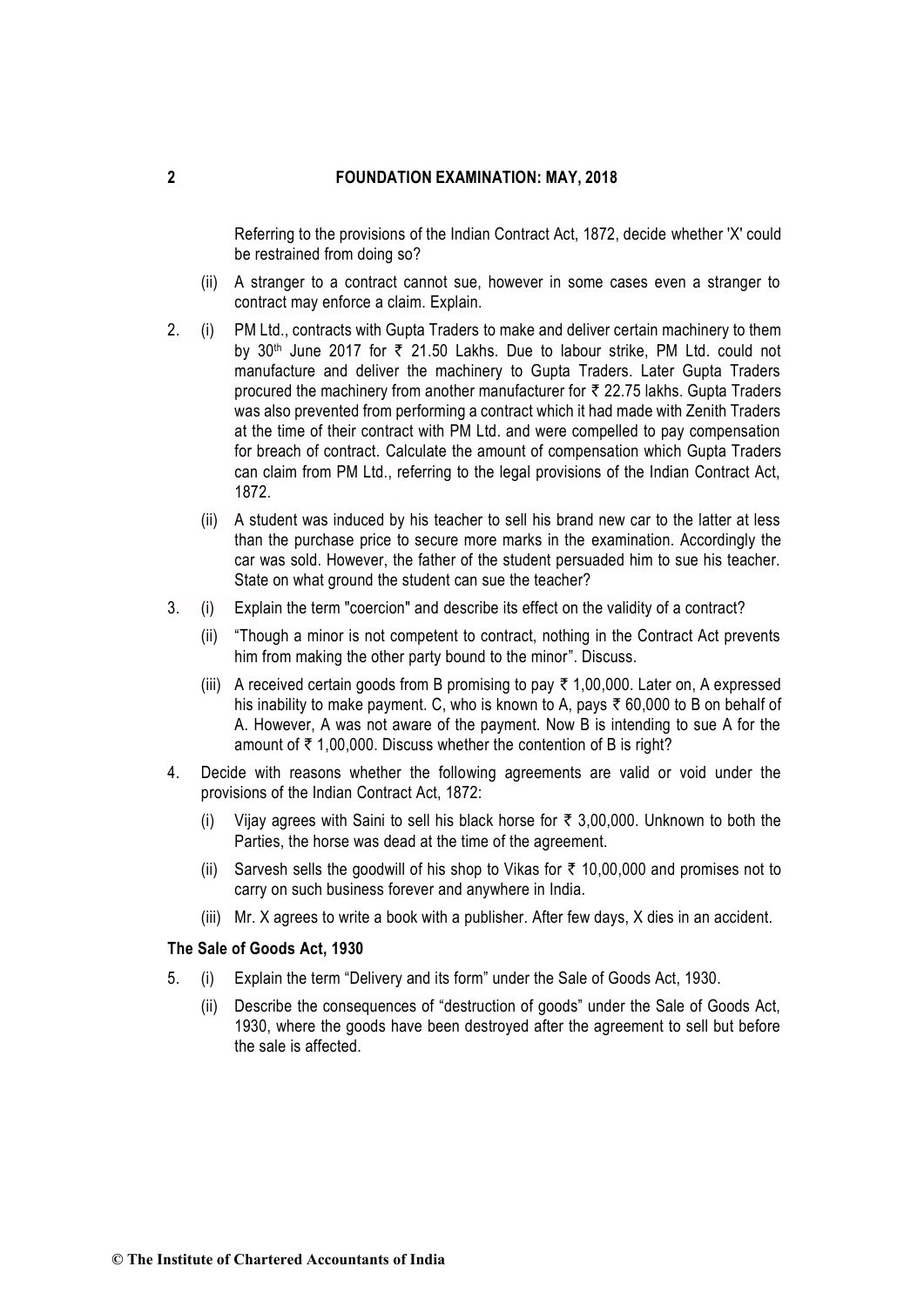- 6. (i) Describe the term "unpaid seller" under the Sale of Goods Act, 1930? When can an unpaid seller exercise the right of stoppage of goods in transit?
	- (ii) Explain the "condition as to Merchantability" and "condition as to wholesomeness" under the Sale of Goods Act, 1930.
- 7. (i) J the owner of a Fiat car wants to sell his car. For this purpose he hand over the car to P, a mercantile agent for sale at a price not less than  $\bar{\tau}$  50, 000. The agent sells the car for  $\bar{\tau}$  40, 000 to A, who buys the car in good faith and without notice of any fraud. P misappropriated the money also. J sues A to recover the Car. Decide given reasons whether J would succeed.
	- (ii) Explain the term "Caveat-Emptor" under the Sale of Goods Act, 1930? What are the exceptions to this rule?

#### **The Indian Partnership Act, 1932**

- 8. (i) Whether a minor may be admitted in the business of a partnership firm? Explain the rights of a minor in the partnership firm.
	- (ii) A & Co. is registered as a partnership firm in 2015 with A, B and C partners. In 2016, A dies. In 2017, B and C sue X in the name and on behalf of A & Co., without fresh registration. Decide whether the suit is maintainable. Whether your answer would be same if in 2017 B and C had taken a new partner D and then filed a suit against X without fresh registration?
- 9. (i) A, B and C are partners in a firm. As per terms of the partnership deed, A is entitled to 20 percent of the partnership property and profits. A retires from the firm and dies after 15 days. B and C continue business of the firm without settling accounts. Explain the rights of A's legal representatives against the firm under the Indian Partnership Act, 1932?
	- (ii) State the differences between Partnership and Hindu Undivided Family.

#### **The Limited Liability Partnership Act, 2008**

- 10. (i) What do you mean by Limited Liability Partnership (LLP)? What are the advantages for forming a LLP for doing business?
	- (ii) List the differences between the Limited Liability Partnership and the Limited Liability Company.

#### **The Companies Act, 2013**

- 11. (i) Explain the concept of "Dormant Company" as envisaged in the Companies Act, 2013.
	- (ii) The Articles of Association of XYZ Ltd. provides that Board of Directors has authority to issue bonds provided such issue is authorized by the shareholders by a necessary resolution in the general meeting of the company. The company was in dire need of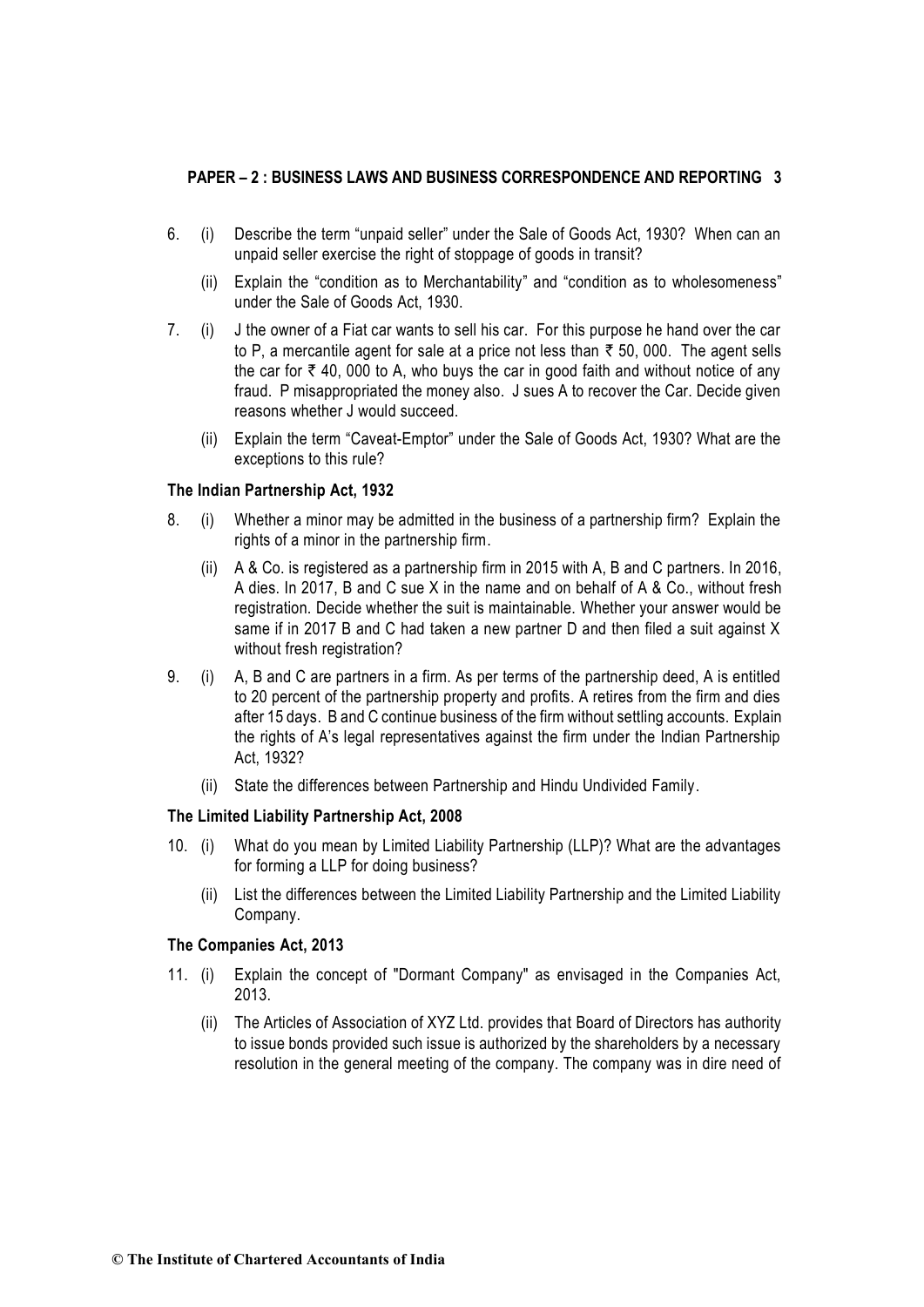funds and therefore, it issued the bonds to Mr. X without passing any such resolution in general meeting. Can Mr. X recover the money from the company? Decide referring the relevant provisions of the Companies Act, 2013.

- 12. (i) State whether a non-profit organization be registered as a company under the Companies Act, 2013? If so, what procedure does it have to adopt?
	- (ii) When a company is registered, it is clothed with a legal personality. Explain.

### **SUGGESTED ANSWERS / HINTS**

**1. (i) Agreement in Restraint of Trade:** Section 27 of the Indian Contract Act, 1872 deals with agreements in restraint of trade. According to the said section, every agreement by which any person is restrained from exercising a lawful profession, trade or business of any kind, is to that extent void. However, in the case of the service agreements restraint of trade is valid. In an agreement of service by which a person binds himself during the term of agreement not to take service with anyone else directly or indirectly to promote any business in direct competition with that of his employer is not in restraint of trade, so it is a valid contract.

> In the instant case, agreement entered by 'X' with 'Y' is reasonable, and do not amount to restraint of trade and hence enforceable.

> Therefore, 'X' can be restrained by an injunction from practicing on his own account in within the said area of 20 Kms for another one year.

- **(ii) Stranger to a contract cannot sue is known as a "doctrine of privity of contract".**  This rule is however, subject to certain exceptions. In other words, even a stranger to a contract may enforce a claim in the following cases:
	- **(1) In the case of trust,** a beneficiary can enforce his right under the trust, though he was not a party to the contract between the settler and the trustee.
	- **(2) In the case of a family settlement,** if the terms of the settlement are reduced into writing, the members of family who originally had not been parties to the settlement may enforce the agreement.
	- **(3) In the case of certain marriage contracts, or arrangements**, a provision may be made for the benefit of a person. The person may enforce the agreement though he is not a party to the agreement.
	- **(4) In the case of assignment of a contract,** when the benefit under a contract has been assigned, the assignee can enforce the contract.
	- **(5) Acknowledgement or estoppel –** where the promisor by his conduct acknowledges himself as an agent of the third party, it would result into a binding obligation towards third party.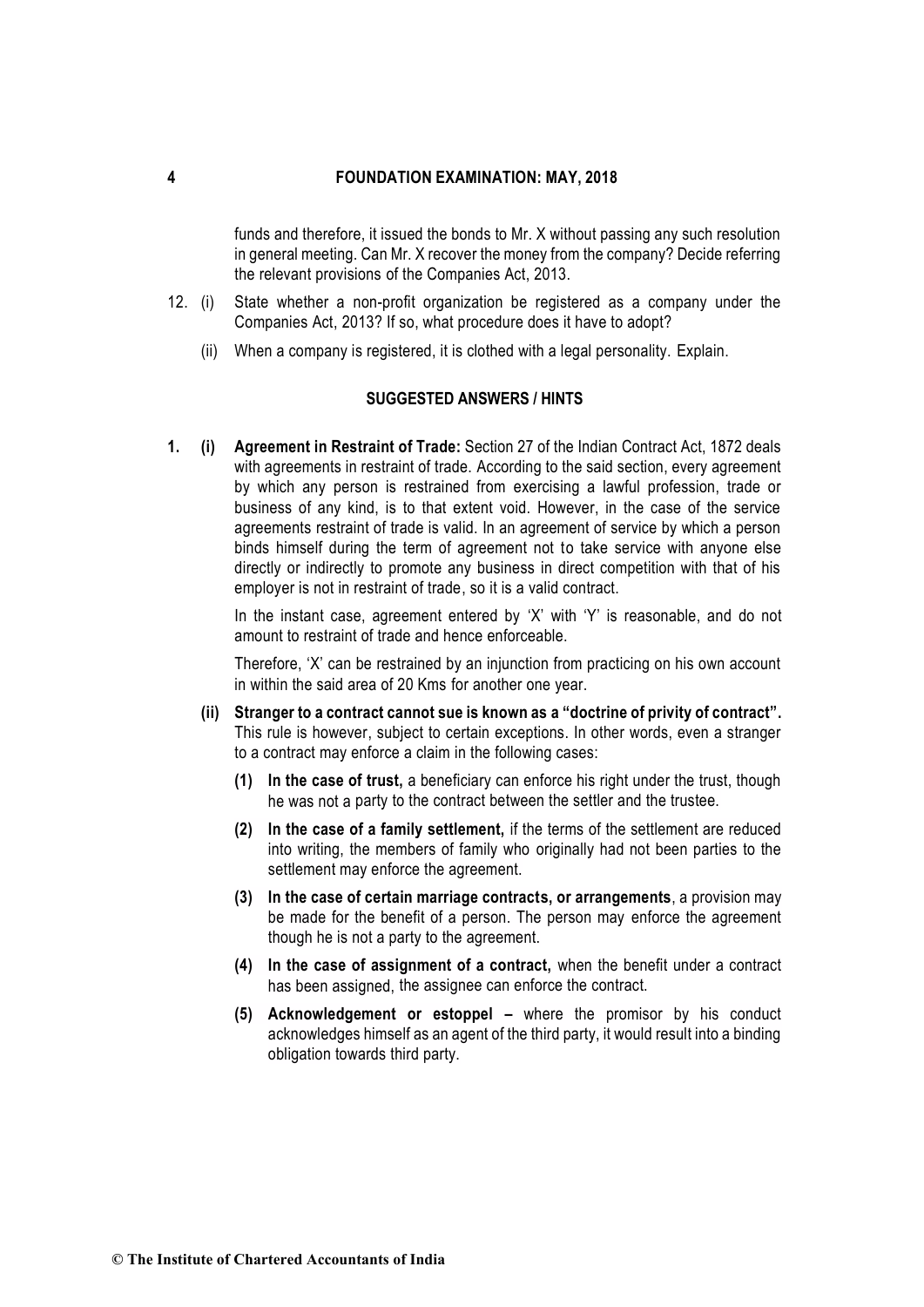- **(6) In the case of covenant running with the land,** the person who purchases land with notice that the owner of land is bound by certain duties affecting land, the covenant affecting the land may be enforced by the successor of the seller.
- **(7) Contracts entered into through an agent:** The principal can enforce the contracts entered by his agent where the agent has acted within the scope of his authority and in the name of the principal.
- **2. (i)** Section 73 of the Indian Contract Act, 1872 provides for compensation for loss or damage caused by breach of contract. According to it, when a contract has been broken, the party who suffers by such a breach is entitled to receive from the party who has broken the contract, compensation for any loss or damage caused to him thereby which naturally arose in the usual course of things from such breach or which the parties knew when they made the contract, to be likely to result from the breach of it.

Such compensation is not to be given for any remote and indirect loss or damage sustained by reason of the breach.

It is further provided in the explanation to the section that in estimating the loss or damage from a breach of contract, the means which existed of remedying the inconvenience caused by the non-performance of the contract must be taken into account.

Applying the above principle of law to the given case, PM Ltd. is obliged to compensate for the loss of  $\bar{\tau}$  1.25 lakhs (i.e.  $\bar{\tau}$  22.75 lakhs –  $\bar{\tau}$  21.50 lakhs) which had naturally arisen due to default in performing the contract by the specified date.

Regarding the amount of compensation which Gupta Traders were compelled to make to Zenith Traders, it depends upon the fact whether PM Ltd. knew about the contract of Gupta Traders for supply of the contracted machinery to Zenith Traders on the specified date. If so, PM Ltd. is also obliged to reimburse the compensation which Gupta Traders had to pay to Zenith Traders for breach of contract. Otherwise PM Ltd. is not liable for that.

- **(ii)** Yes, the student can sue his teacher on the ground of undue influence under the provisions of Indian Contract Act, 1872. A contract brought as a result of coercion, undue influence, fraud or misrepresentation would be voidable at the option of the person whose consent was caused.
- **3. (i) "Coercion"** is the committing or threatening to commit any act forbidden by the Indian Penal Code 1860, or the unlawful detaining or threatening to detain any property, to the prejudice of any person whatever, with the intention of causing any person to enter into an agreement. (Section 15 of the Indian Contract Act, 1872).

It is also important to note that it is immaterial whether the Indian Penal Code, 1860 is or is not in force at the place where the coercion is employed.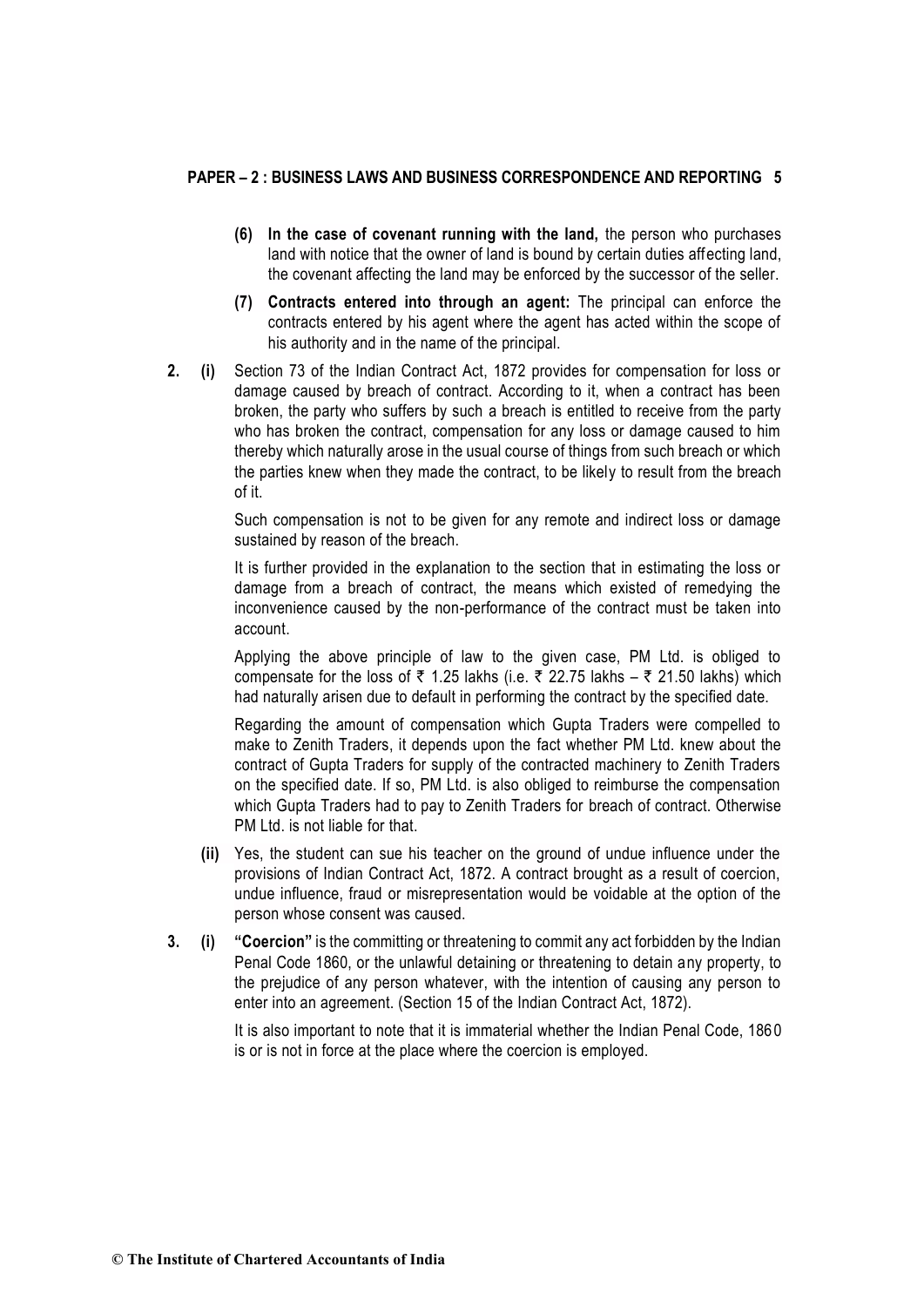**Effects on validity:** According to section 19 of the Act, when consent to an agreement is caused by coercion, the contract is voidable at the option of the party, whose consent was so caused. The aggrieved party, whose consent was so caused can enforce the agreement or treat it as void and rescind it. It is seen that in all these cases though the agreement amounts to a contract, it is voidable. The injured party might insist on being placed in the same position in which he might have been had the vitiating circumstances not been present.

Where a contract is voidable and the party entitled to avoid it decides to do so by rescinding it, he must restore any benefit which he might have received from the other party. He cannot avoid the contract and at the same time enjoy the benefit under the rescinded/avoided contract. (Section 64)

**(ii) Minor can be a beneficiary or can take benefit out of a contract**: Though a minor is not competent to contract, nothing in the Contract Act prevents him from making the other party bound to the minor.

**For example**: A promissory note duly executed in favour of a minor is not void and can be sued upon by him, because he though incompetent to contract, may yet accept a benefit.

A minor cannot become partner in a partnership firm. However, he may with the consent of all the partners, be admitted to the benefits of partnership (Section 30 of the Indian Partnership Act, 1932).

- **(iii)** As per Section 41 of the Indian Contract Act, 1872, when a promisee accepts performance of the promise from a third person, he cannot afterwards enforce it against the promisor. That is, performance by a stranger, accepted by the promisee, produces the result of discharging the promisor, although the latter has neither authorized nor ratified the act of the third party. Therefore, in the present instance, B can sue only for the balance amount i.e.  $\bar{\tau}$  40,000 and not for the whole amount.
- **4. (i)** As per Section 20 of the Indian Contract Act, 1872, an agreement under by mistake of fact are void. In this case, there is mistake of fact as to the existence of the subjectmatter, i.e., with respect to the selling of horse which was dead at the time of the agreement. It is unknown to both the parties. Therefore, **it is a void agreement**.
	- **(ii)** As per Section 27 of the Indian Contract Act, 1872, an agreement in restraint of trade is void. However, a buyer can put such a condition on the seller of goodwill, not to carry on same business, provided that the conditions must be reasonable regarding the duration and place of the business. Since in the given case, restraint to carry on business was forever and anywhere in India, so **the agreement in question is void**.
	- **(iii)** As per section 2(j) of the Contract Act, "A contract which ceases to be enforceable by law becomes void when it ceases to be enforceable". In the present case, Mr. X agrees to write a book with a publisher. After few days, X dies in an accident. Her e **the contract becomes void** due to the impossibility of performance of the contract.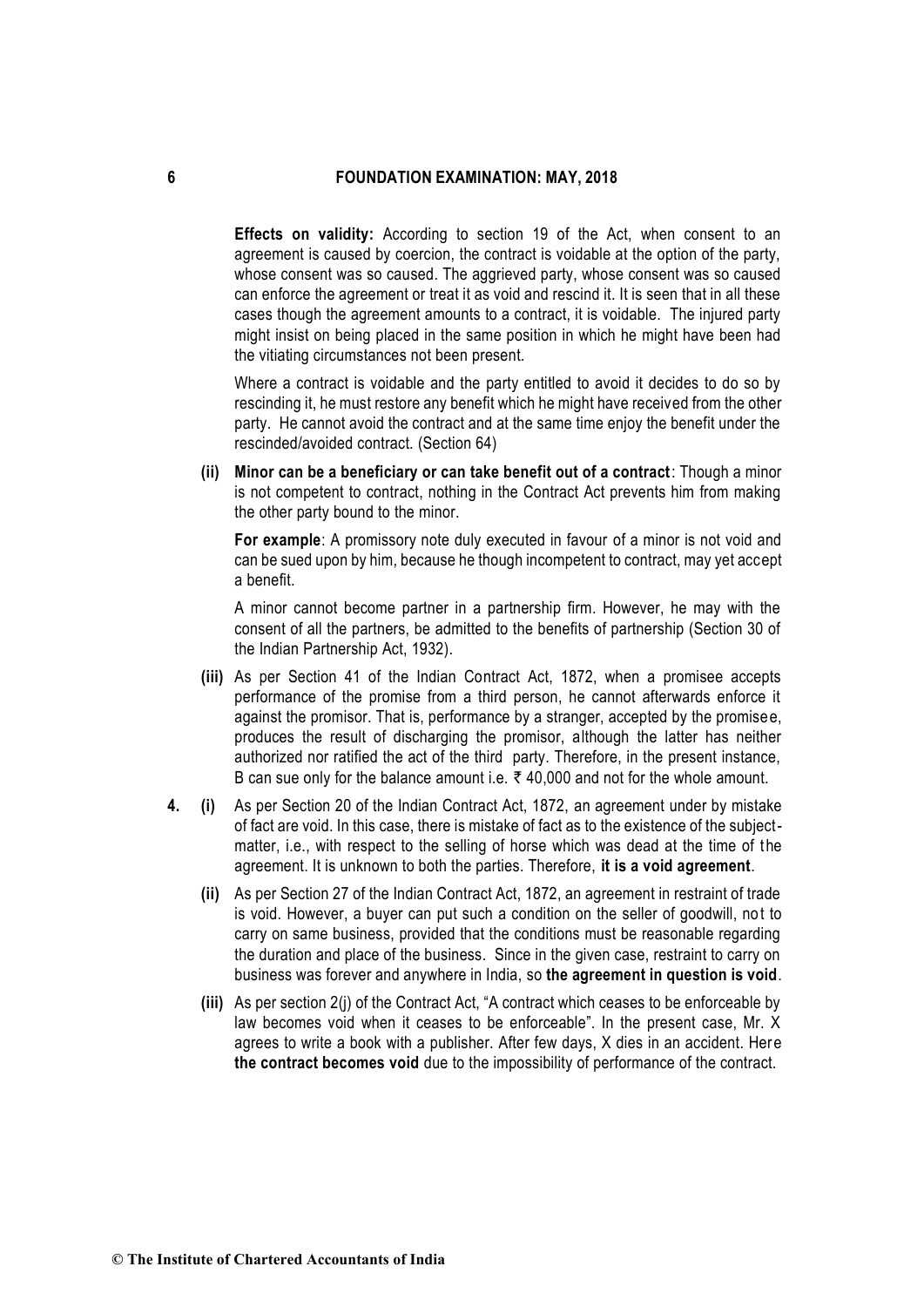**5. (i) Delivery and its forms:** Delivery means voluntary transfer of possession from one person to another [Section 2(2)]. As a general rule, delivery of goods may be made by doing anything, which has the effect of putting the goods in the possession of the buyer, or any person authorized to hold them on his behalf.

**Forms of delivery:** Following are the kinds of delivery for transfer of possession:

- (a) **Actual delivery:** When the goods are physically delivered to the buyer.
- (b) **Constructive delivery:** When it is effected without any change in the custody or actual possession of the thing as in the case of delivery by attornment (acknowledgement) *e.g.*, where a warehouseman holding the goods of A agrees to hold them on behalf of B, at A's request.
- (c) **Symbolic delivery:** When there is a delivery of a thing in token of a transfer of something else, i.e., delivery of goods in the course of transit may be made by handing over documents of title to goods, like bill of lading or railway receipt or delivery orders or the key of a warehouse containing the goods is handed over to buyer.
- **(ii) Destruction of Goods-Consequences:** In accordance with the provisions of the Sale of Goods Act, 1930 as contained in Section 7, a contract for the sale of specific goods is void if at the time when the contract was made; the goods without the knowledge of the seller, perished or become so damaged as no longer to answer to their description in the contract, then the contract is *void ab initio*. This section is based on the rule that where both the parties to a contract are under a mistake as to a matter of fact essential to a contract, the contract is void.

In a similar way Section 8 provides that an agreement to sell specific goods becomes void if subsequently the goods, without any fault on the part of the seller or buyer, perish or become so damaged as no longer to answer to their description in agreement before the risk passes to the buyer. This rule is also based on the ground of impossibility of performance as stated above.

It may, however, be noted that section 7 and 8 apply only to specific goods and not to unascertained goods. If the agreement is to sell a certain quantity of unascertained goods, the perishing of even the whole quantity of such goods in the possession of the seller will not relieve him of his obligation to deliver the goods.

- **6. (i) Unpaid Seller :** According to Section 45 of the Sale of Goods Act, 1930 the seller of goods is deemed to be an 'Unpaid Seller' when-
	- (a) the whole of the price has not been paid or tendered.
	- (b) a bill of exchange or other negotiable instrument has been received as conditional payment, and it has been dishonoured.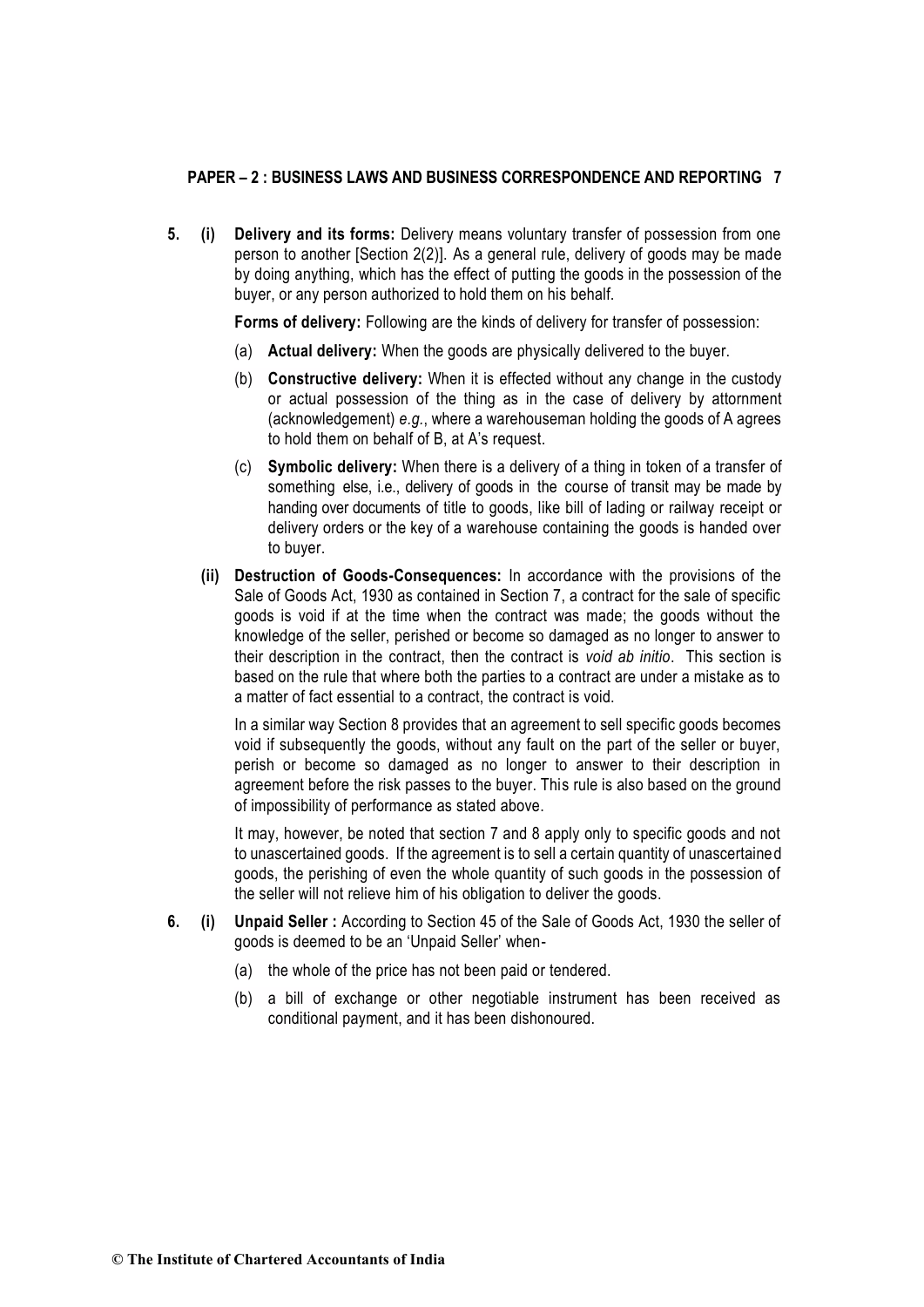#### **Right of stoppage of goods in transit**

When the unpaid seller has parted with the goods to a carrier and the buyer has become insolvent, he can exercise this right by asking the carrier to return the goods back, or not to deliver the goods to the buyer.

However, the right of stoppage in transit is exercised only when the following conditions are fulfilled:

- (a) The seller must be unpaid.
- (b) The seller must have parted with the possession of goods.
- (c) The goods must be in the course of transit.
- (d) The buyer must have become insolvent.
- (e) The right is subject to provisions of the Act.
- **(ii) Condition as to Merchantability [Section 16(2) of the Sale of Goods Act, 1930]:** Where goods are bought by description from a seller who deals in goods of that description (whether he is the manufacturer or producer or not), there is an implied condition that the goods shall be of merchantable quality.

Provided that, if the buyer has examined the goods, there shall be no implied condition as regards defects which such examination ought to have revealed.

The expression "merchantable quality", though not defined, nevertheless connotes goods of such a quality and in such a condition a man of ordinary prudence would accept them as goods of that description. It does not imply any legal right or legal title to sell.

**Example:** If a person orders motor horns from a manufacturer of horns, and the horns supplied are scratched and damaged owing to bad packing, he is entitled to reject them as unmerchantable.

**Condition as to wholesomeness:** In the case of eatables and provisions, in addition to the implied condition as to merchantability, there is another implied condition that the goods shall be wholesome.

**Example:** A supplied F with milk. The milk contained typhoid germs. F's wife consumed the milk and was infected and died. Held, there was a breach of condition as to fitness and A was liable to pay damages.

**7. (i)** The problem in this case is based on the provisions of the Sale of Goods Act, 1930 contained in the proviso to Section 27. The proviso provides that a mercantile agent is one who in the customary course of his business, has, as such agent, authority either to sell goods, or to consign goods, for the purpose of sale, or to buy goods, or to raise money on the security of goods [Section 2(9)]. The buyer of goods from a mercantile agent, who has no authority from the principal to sell, gets a good title to the goods if the following conditions are satisfied: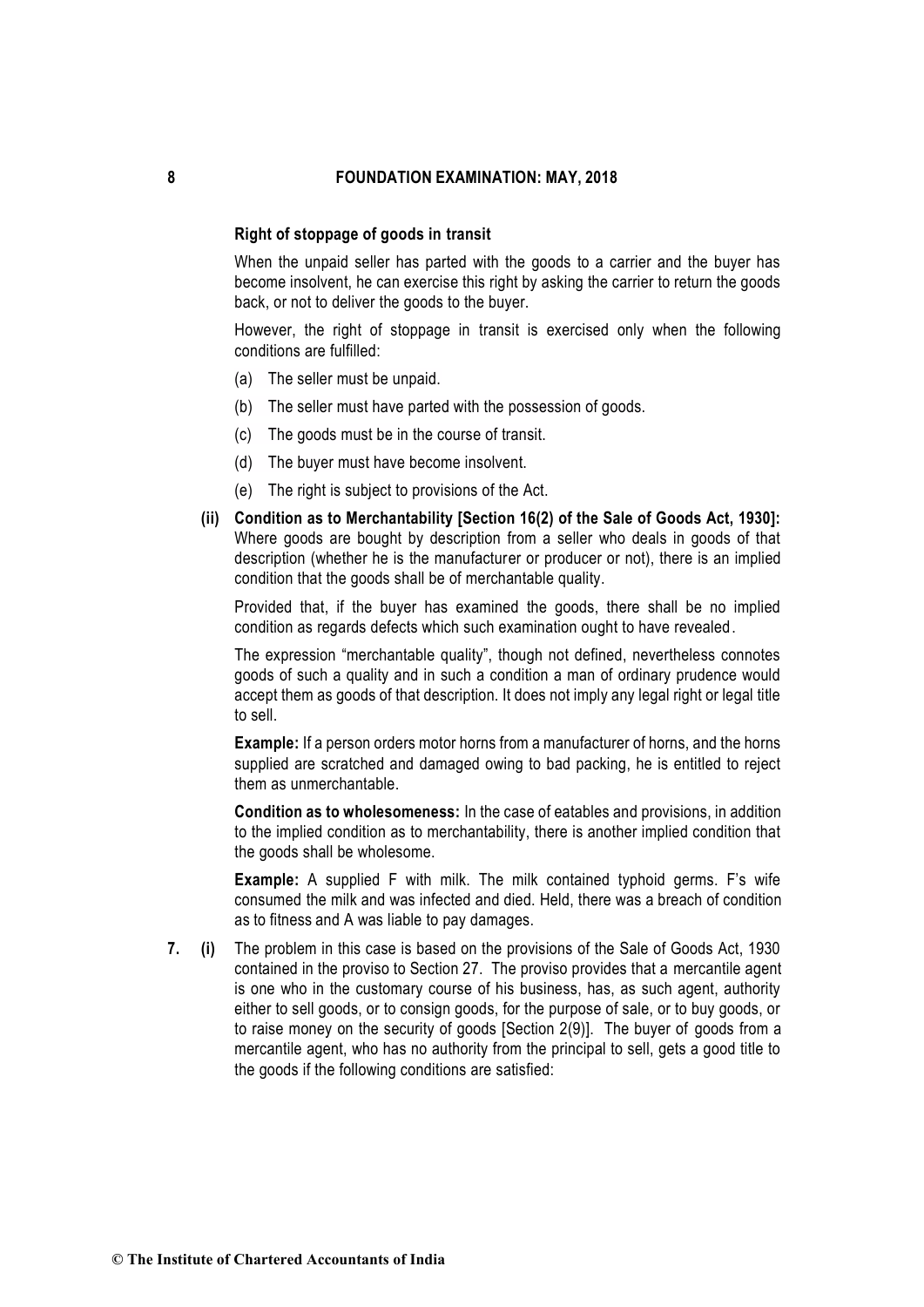- (1) The agent should be in possession of the goods or documents of title to the goods with the consent of the owner.
- (2) The agent should sell the goods while acting in the ordinary course of business of a mercantile agent.
- (3) The buyer should act in good faith.
- (4) The buyer should not have at the time of the contract of sale notice that the agent has no authority to sell.

In the instant case, P, the agent, was in the possession of the car with J's consent for the purpose of sale. A, the buyer, therefore obtained a good title to the car. Hence, J in this case, cannot recover the car from A.

**(ii) Caveat emptor'** means "let the buyer beware", i.e. in sale of goods the seller is under no duty to reveal unflattering truths about the goods sold. Therefore, when a person buys some goods, he must examine them thoroughly. If the goods turn out to be defective or do not suit his purpose, or if he depends upon his skill and judgment and makes a bad selection, he cannot blame any body excepting himself.

The rule is enunciated in the opening words of section 16 of the Sale of Goods Act, 1930 which runs thus: "Subject to the provisions of this Act and of any other law for the time being in force, there is no implied warranty or condition as to the quality or fitness for any particular purpose of goods supplied under a contract of sale"

The rule of caveat emptor does not apply in the following cases:

- (a) **Fitness for buyer's purpose**: Where the buyer, expressly or by implication, makes known to the seller the particular purpose for which he requires the goods and relies on the seller's skill or judgment and the goods are of a description which it is in the course of the seller's business to supply, the seller must supply the goods which shall be fit for the buyer's purpose. [Section16(1)].
- (b) **Sale under a patent or trade name**: In the case of a contract for the sale of a specified article under its patent or other trade name, there is no implied condition that the goods shall be reasonably fit for any particular purpose [Section 16(1)].
- (c) **Merchantable quality:** Where goods are bought by description from a seller who deals in goods of that description (whether he is in the manufacturer or producer or not), there is an implied condition that the goods shall be of merchantable quality. But if the buyer has examined the goods, there is no implied condition as regards defects which such examination ought to have revealed. [Section 16(2)].
- (d) **Usage of trade**: An implied warranty or condition as to qualify or fitness for a particular purpose may be annexed by the usage of trade. [Section 16(3)].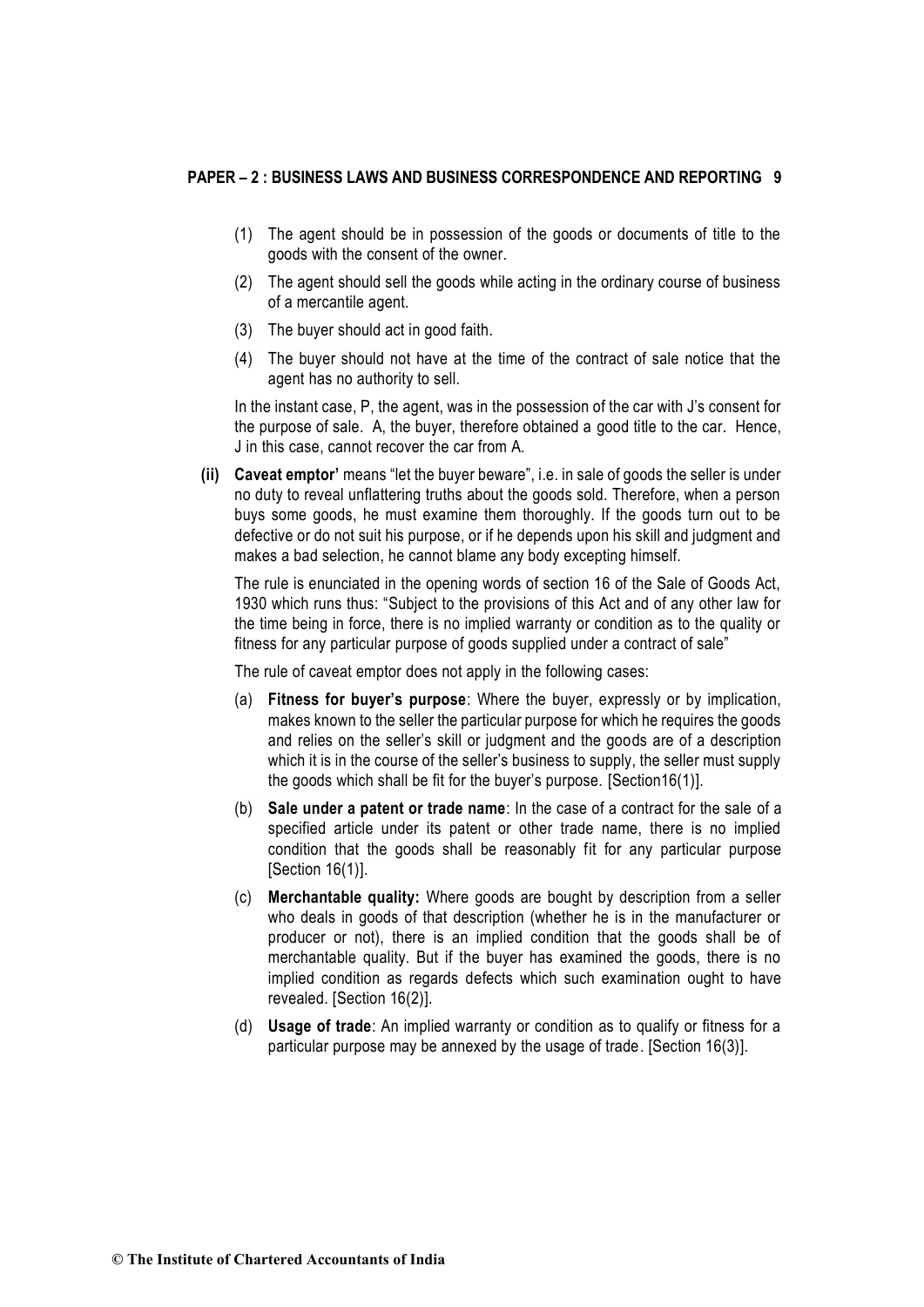- (e) **Consent by fraud**: Where the consent of the buyer, in a contract of sale, is obtained by the seller by fraud or where the seller knowingly conceals a defect which could not be discovered on a reasonable examination, the doctrine of caveat emptor does not apply.
- **8. (i) Minor as a partner:** A minor is incompetent to do the contract and such contract is void-ab-initio*.* Therefore, a minor cannot be admitted in the business of the partnership firm because the partnership is formed on a contract. Though a minor cannot be a partner in a firm, he can nevertheless be admitted to the benefits of partnership under section 30 of the Indian Partnership Act, 1932. He may be validly have a share in the profit of the firm but this can be done with the consent of all the partners of the firm.

#### **Rights of the minor in the firm:**

- (a) a minor has a right to his agreed share of the profits and of the firm.
- (b) he can have access to, inspect and copy the accounts of the firm.
- (c) he can sue the partners for accounts or for payments of his share but only, when severing his connection with the firm, and not otherwise. The amount of share shall be determined by a valuation made in accordance with the rules upon a dissolution.
- (d) on attaining majority he may within 6 months elect to become a partner or not to become a partner. If he elects to become a partner, then he is entitled to the share to which he was entitled as a minor. If he does not, then his share is not liable for any acts of the firm after the date of the public notice served to that effect.
- **(ii)** As regards the question whether in the case of a registered firm (whose business was carried on after its dissolution by death of one of the partners), a suit can be filed by the remaining partners in respect of any subsequent dealings or transactions without notifying to the Registrar of Firms, the changes in the constitution of the firm, it was decided that the remaining partners should sue in respect of such subsequent dealings or transactions even though the firm was not registered again after such dissolution and no notice of the partner was given to the Registrar.

The test applied in these cases was whether the plaintiff satisfied the only two requirements of Section 69 (2) of the Act namely,

- (a) the suit must be instituted by or on behalf of the firm which had been registered;
- (b) the person suing had been shown as partner in the register of firms. In view of this position of law, the suit is in the case by B and C against X in the name and on behalf of A & Co. is maintainable.

Now, in 2017, B and C had taken a new partner, D, and then filed a suit against X without fresh registration. Where a new partner is introduced, the fact is to be notified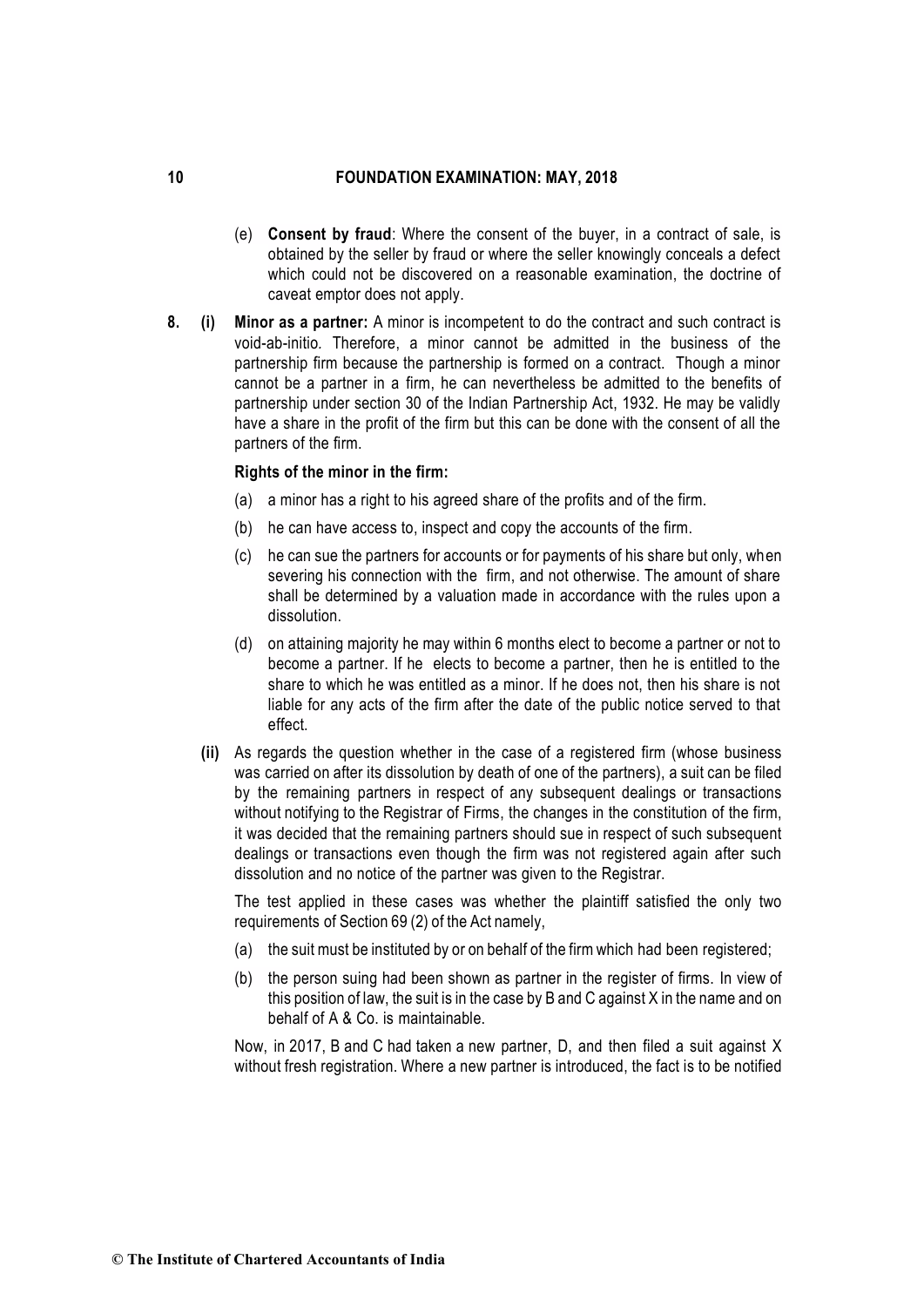to Registrar who shall make a record of the notice in the entry relating to the firm in the Register of firms. Therefore, the firm cannot sue as D's (new partner's) name has not been entered in the register of firms. It was pointed out that in the second requirement, the phrase "person suing" means persons in the sense of individuals whose names appear in the register as partners and who must be all partners in the firm at the date of the suit.

- **9. (i)** Section 37 of the Indian Partnership Act, 1932 provides that where a partner dies or otherwise ceases to be a partner and there is no final settlement of account between the legal representatives of the deceased partner or the firms with the property of the firm, then, in the absence of a contract to the contrary, the legal representatives of the deceased partner or the retired partner are entitled to claim either.
	- (1) Such shares of the profits earned after the death or retirement of the partner which is attributable to the use of his share in the property of the firm; or
	- (2) Interest at the rate of 6 per cent annum on the amount of his share in the property.

Based on the aforesaid provisions of Section 37 of the Indian Partnership Act, 1932, in the given problem, A's Legal representatives shall be entitled, at their option to:

- (a) the 20% shares of profits (as per the partnership deed); or
- (b) interest at the rate of 6 per cent per annum on the amount of A's share in the property.

| <b>Basis</b><br>0f<br>difference         | Partnership                                                                           | Joint Hindu family                                                                                                     |
|------------------------------------------|---------------------------------------------------------------------------------------|------------------------------------------------------------------------------------------------------------------------|
| <b>Mode of creation</b>                  | Partnership<br>created<br>is<br>necessarily by an agreement.                          | The right in the joint family is<br>created by status means its<br>creation by birth in the family.                    |
| <b>Death</b><br><b>of</b><br>a<br>member | Death of a partner ordinarily<br>leads to the dissolution of<br>partnership.          | The death of a member in the<br>Hindu undivided family does<br>not give rise to dissolution of<br>the family business. |
| <b>Management</b>                        | All the partners are equally<br>entitled to take part in the<br>partnership business. | The right of management of<br>joint family business generally<br>the<br>Karta,<br>vests<br>in.<br>the                  |

**(ii) Differences between the Partnership & Joint Hindus Family.**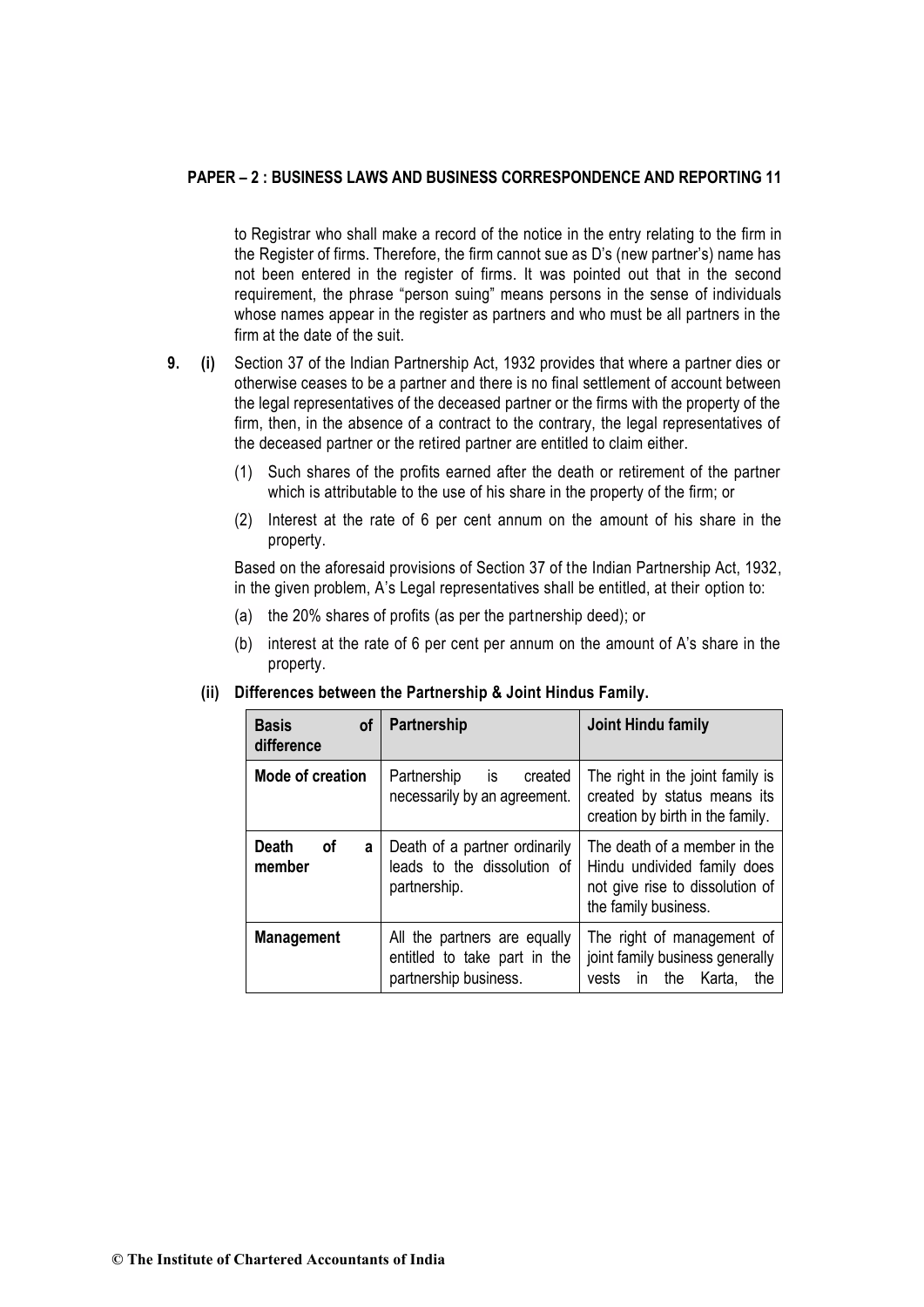|                                             |                                                                                                                                                                        | governing male member or<br>female member of the family.1                                                                                                                                                |
|---------------------------------------------|------------------------------------------------------------------------------------------------------------------------------------------------------------------------|----------------------------------------------------------------------------------------------------------------------------------------------------------------------------------------------------------|
| Authority to bind                           | Every partner can, by his act,<br>bind the firm.                                                                                                                       | The Karta or the manager, has<br>the authority to contract for the<br>family business and the other<br>members in the family.                                                                            |
| Liability                                   | In a partnership, the liability of<br>a partner is unlimited.                                                                                                          | In a Hindu undivided family,<br>only the liability of the Karta is<br>unlimited, and the other co-<br>partners are liable only to the<br>extent of their share in the<br>profits of the family business. |
| Calling<br>for<br>accounts<br>on<br>closure | A partner can bring a suit<br>against the firm for accounts,<br>provided he also seeks the<br>dissolution of the firm.                                                 | On the separation of the joint<br>family, a member<br>is not<br>entitled to ask for account of<br>the family business.                                                                                   |
| <b>Governing Law</b>                        | A partnership is governed by<br>the Indian Partnership Act,<br>1932.                                                                                                   | A Joint Hindu Family business<br>is governed by the Hindu Law.                                                                                                                                           |
| Minor's capacity                            | In a partnership, a minor<br>cannot become a partner,<br>though he can be admitted to<br>the benefits of partnership,<br>only with the consent of all<br>the partners. | In Hindu undivided family<br>business, a minor becomes a<br>member of the<br>ancestral<br>business by the incidence of<br>birth. He does not have to wait<br>for attaining majority.                     |
| Continuity                                  | A firm subject to a contract<br>between the partners gets<br>dissolved<br>by<br>death<br><b>or</b><br>insolvency of a partner.                                         | A Joint Hindu family has the<br>continuity till it is divided. The<br>status of Joint Hindu family is<br>not thereby affected by the<br>death of a member.                                               |
| <b>Number</b><br>οf<br><b>Members</b>       | of<br>Partnership<br>In.<br>case<br>number of members should<br>not exceed 50                                                                                          | Members of HUF who carry on<br>a business may be unlimited<br>in number.                                                                                                                                 |

<sup>1</sup> **Joint Hindu Family:** The amendment in the Hindu Succession Act, 2005, entitled all adult members – Hindu males and females to become coparceners in a HUF. They now enjoy equal rights of inheritance due to this amendment. On 1st February 2016, Justice Najmi Waziri gave a landmark judgement which allowed the eldest female coparceners of an HUF to become its Karta.

-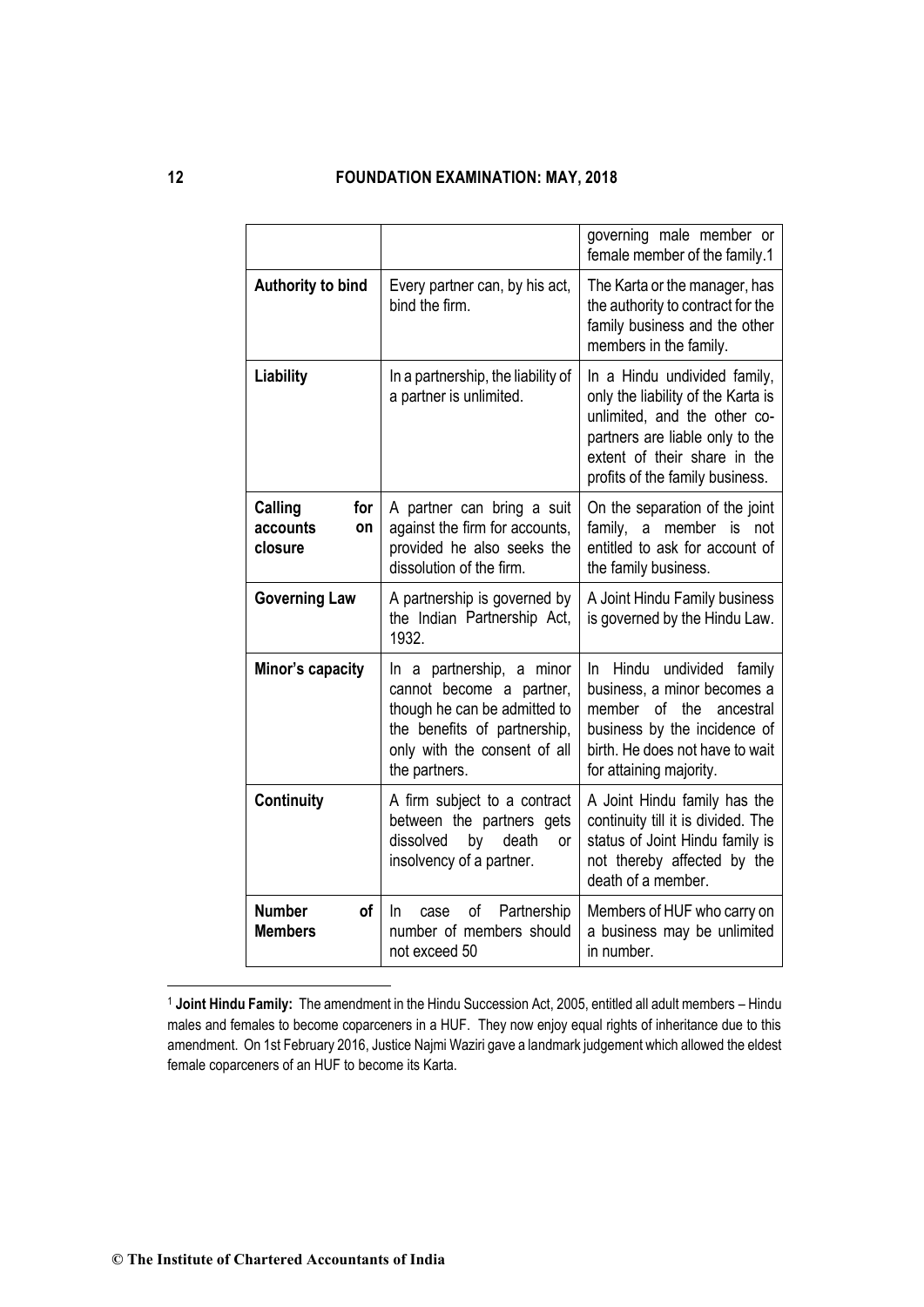| <b>Share</b><br>the<br>in<br>business | has a defined share by virtue<br>of an agreement between the<br>partners. | In a partnership each partner   In a HUF, no coparceners has<br>a definite share. His interest is<br>a fluctuating one. It is capable<br>of being enlarged by deaths in |
|---------------------------------------|---------------------------------------------------------------------------|-------------------------------------------------------------------------------------------------------------------------------------------------------------------------|
|                                       |                                                                           | the family diminished by births<br>in the family.                                                                                                                       |

**10. (i) LLP:** A LLP is a new form of legal business entity with limited liability. It is an alternative corporate business vehicle that not only gives the benefits of limited liability at low compliance cost but allows its partners the flexibility of organising their internal structure as a traditional partnership. The LLP is a separate legal entity and, while the LLP itself will be liable for the full extent of its assets, the liability of the partners will be limited.

> LLP is an alternative corporate business form that gives the benefits of limited liability of a company and the flexibility of a partnership.

> Since LLP contains elements of both 'a corporate structure' as well as 'a partnership firm structure' LLP is called a hybrid between a company and a partnership.

### **Advantages of LLP form:**

- (a) LLP is organized and operates on the basis of an agreement.
- (b) It provides flexibility without imposing detailed legal and procedural requirements
- (c ) It enables professional/technical expertise and initiative to combine with financial risk taking capacity in an innovative and efficient manner.
- (d) It is easy to form
- (e) In LLP form, all partners enjoy limited liability
- (f) Flexible capital structure is there in this form
- (g) It is easy to dissolve
- **(ii) Distinction between LLP and Limited Liability Company:** The points of distinction between a limited liability partnership and Limited Liability Company are tabulated as follows:

|    | <b>Basis</b>          | <b>LLP</b>                                                                                | <b>Liability</b><br>Limited<br>Company                                                       |
|----|-----------------------|-------------------------------------------------------------------------------------------|----------------------------------------------------------------------------------------------|
|    | <b>Regulating Act</b> | The LLP Act, 2008.                                                                        | The Companies Act, 2013.                                                                     |
| 2. | Members/Partners      | <b>The</b><br>who<br>persons<br>contribute to LLP are<br>known as partners of the<br>IIP. | The persons who invest the<br>money in the shares are<br>known as members of the<br>company. |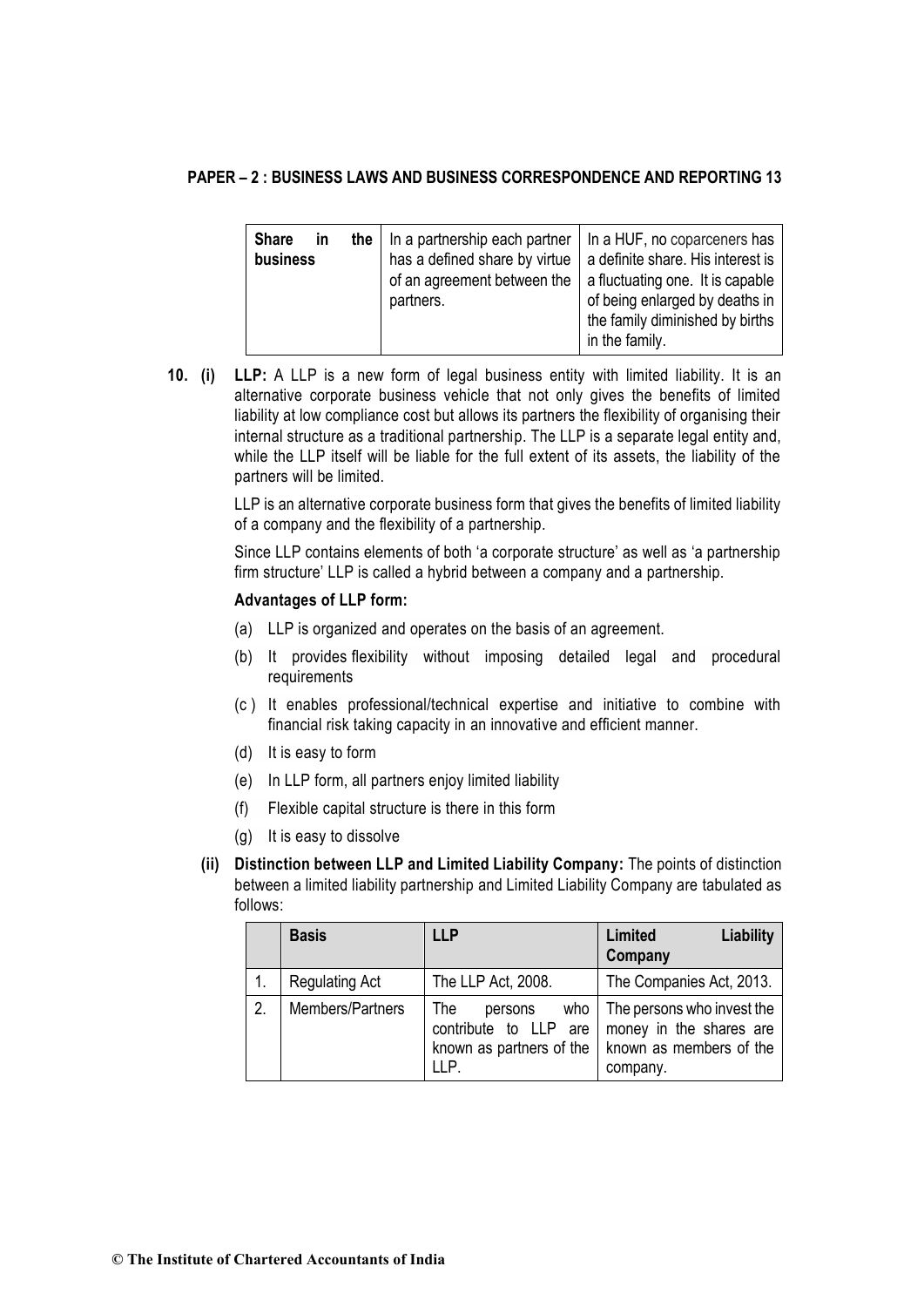| 3. | Internal governance<br>structure                      | The internal governance<br>structure of a LLP is<br>governed by contract<br>agreement between the<br>partners.                                                              | The internal governance<br>structure of a company is<br>regulated by statute (i.e.,<br>Companies Act, 2013).                                                                                                                                                     |
|----|-------------------------------------------------------|-----------------------------------------------------------------------------------------------------------------------------------------------------------------------------|------------------------------------------------------------------------------------------------------------------------------------------------------------------------------------------------------------------------------------------------------------------|
| 4. | Name                                                  | Name of the LLP<br>to<br>contain the word "Limited<br>Liability partnership" or<br>"LLP" as suffix.                                                                         | Name<br>0f<br>the<br>public<br>company to contain the<br>word "limited" and Pvt. Co.<br>to contain the word "Private"<br>limited" as suffix.                                                                                                                     |
| 5. | No.<br>of<br>members/partners                         | Minimum $-2$ members<br>Maximum - No such limit<br>on the members in the<br>Act. The members of the<br>LLP can be individuals/or<br>body corporate through<br>the nominees. | Private company:<br>Minimum $-2$ members<br>Maximum 200 members<br>Public company:<br>Minimum $-7$ members<br>Maximum - No such limit<br>on the members.<br><b>Members</b><br>be<br>can<br>organizations,<br>trusts,<br>another business form or<br>individuals. |
| 6. | of<br>Liability<br>members/partners                   | Liability of a partners is<br>limited to the extent of<br>agreed contribution<br>in.<br>case of intention is fraud.                                                         | Liability of a member is<br>limited<br>the<br>to<br>amount<br>unpaid on the shares held<br>by them.                                                                                                                                                              |
| 7. | Management                                            | The<br>business<br>of<br>the<br>by<br>company managed<br>the partners including the<br>designated<br>partners<br>authorized<br>the<br>in<br>agreement.                      | The affairs of the company<br>are managed by board of<br>directors elected by the<br>shareholders.                                                                                                                                                               |
| 8. | Minimum number of<br>directors/designated<br>partners | Minimum 2 designated<br>partners.                                                                                                                                           | Pvt. Co. - 2 directors<br>Public co. - 3 directors                                                                                                                                                                                                               |

### **11. (i) Dormant Company (Section 455 of the Companies Act, 2013)**

Where a company is formed and registered under this Act for a future project or to hold an asset or intellectual property and has no significant accounting transaction, such a company or an inactive company may make an application to the Registrar in such manner as may be prescribed for obtaining the status of dormant company.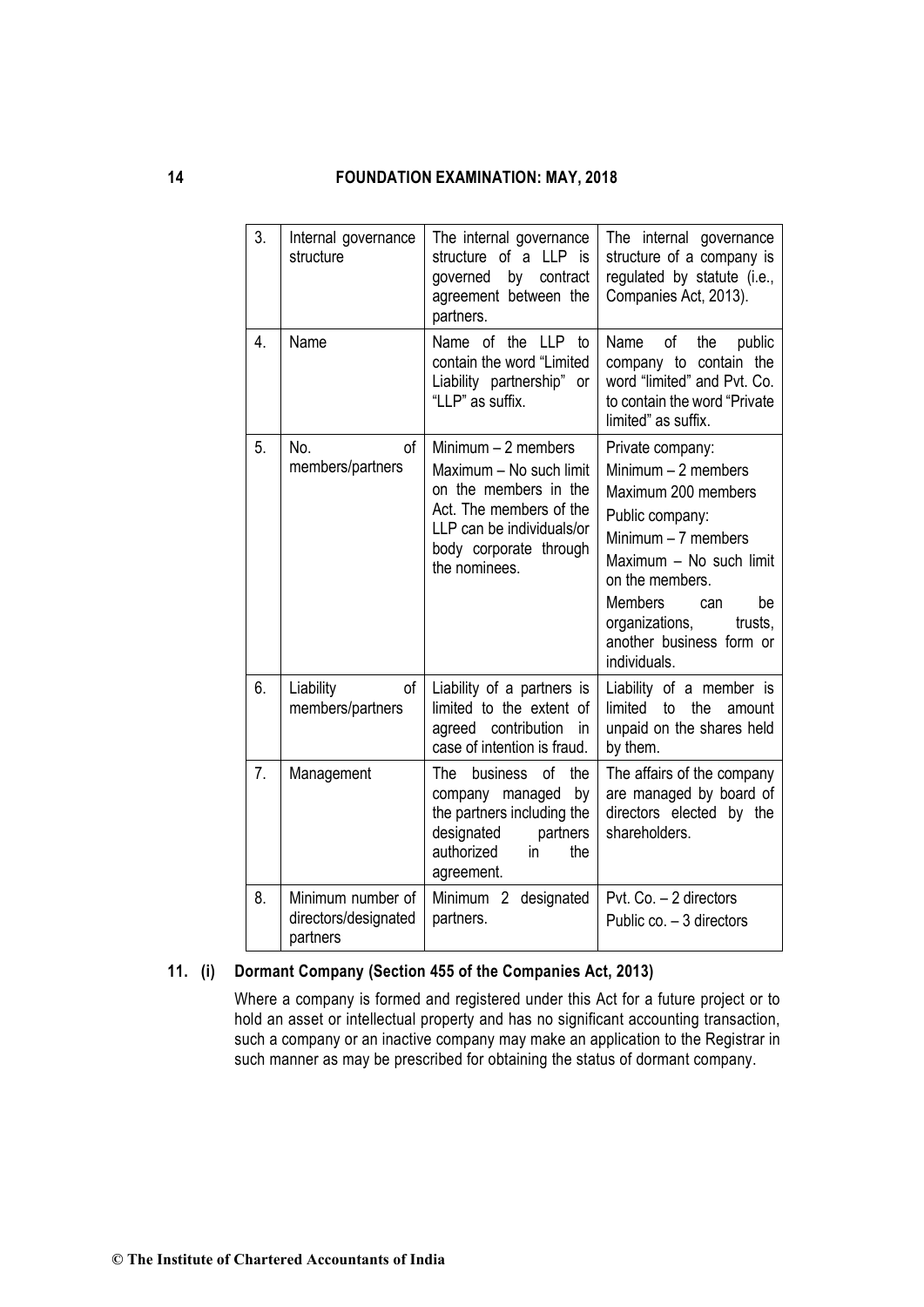"Inactive company" means a company which has not been carrying on any business or operation, or has not made any significant accounting transaction during the last two financial years, or has not filed financial statements and annual returns during the last two financial years.

"Significant accounting transaction" means any transaction other than –

- (a) payment of fees by a company to the Registrar;
- (b) payments made by it to fulfil the requirements of this Act or any other law;
- (c) allotment of shares to fulfil the requirements of this Act; and
- (d) payments for maintenance of its office and records.
- (ii) According to the Doctrine of Indoor Management, if an act is authorised by the articles or memorandum, an outsider is entitled to assume that all the detailed formalities for doing that act have been observed. As per the case of *the Royal British Bank* vs. *Turquand* [1856] 6E & B 327, the directors of R.B.B. Ltd. gave a bond to T. The articles empowered the directors to issue such bonds under the authority of a proper resolution. In fact, no such resolution was passed. Notwithstanding that, it was held that T could sue on the bonds on the ground that he was entitled to assume that the resolution had been duly passed. This is the doctrine of indoor management, popularly known as Turquand Rule.

Since, the given question is based on the above facts, accordingly here in this case Mr. X can recover the money from the company considering that all required formalities for the passing of the resolution have been duly complied.

- **12. (i)** Yes, a non-profit organization be registered as a company under the Companies Act, 2013 by following the provisions of section 8 of the Companies Act, 2013. Section 8 of the Companies Act, 2013 deals with the formation of companies which are formed to
	- promote the charitable objects of commerce, art, science, sports, education, research, social welfare, religion, charity, protection of environment etc.

Such company intends to apply its profit in

- promoting its objects and
- prohibiting the payment of any dividend to its members.

The Central Government has the power to issue license for registering a section 8 company.

(a) Section 8 allows the Central Government to register such person or association of persons as a company with limited liability without the addition of words 'Limited' or 'Private limited' to its name, by issuing licence on such conditions as it deems fit.